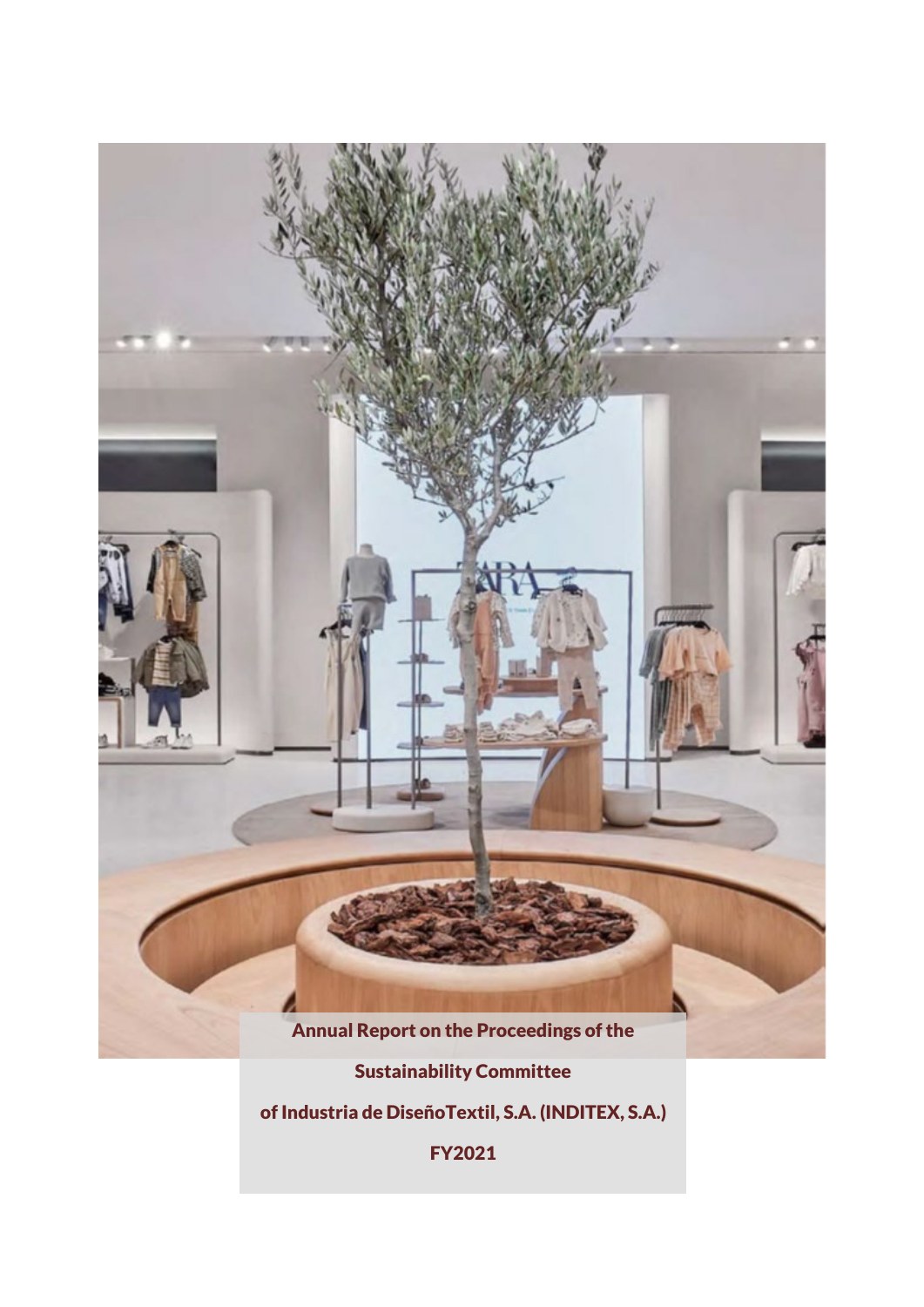# TABLE OF CONTENTS

| 1.  |    |                                                                                          |  |  |  |
|-----|----|------------------------------------------------------------------------------------------|--|--|--|
| 2.  |    |                                                                                          |  |  |  |
| a.  |    |                                                                                          |  |  |  |
| b.  |    |                                                                                          |  |  |  |
| C.  |    |                                                                                          |  |  |  |
| i.  |    |                                                                                          |  |  |  |
| ii. |    |                                                                                          |  |  |  |
| 3.  |    | Proceedings of the Sustainability Committee: meetings held, business transacted, reports |  |  |  |
| a.  |    |                                                                                          |  |  |  |
| b.  |    |                                                                                          |  |  |  |
| 4.  |    |                                                                                          |  |  |  |
| 5.  |    |                                                                                          |  |  |  |
| А.  |    |                                                                                          |  |  |  |
| В.  |    |                                                                                          |  |  |  |
|     | C. |                                                                                          |  |  |  |
|     | D. |                                                                                          |  |  |  |
| Ε.  |    |                                                                                          |  |  |  |
| F.  |    |                                                                                          |  |  |  |
| 6.  |    | Evaluation of the proceedings and performance of the SustainabilityCommittee  10         |  |  |  |
| 7.  |    |                                                                                          |  |  |  |
| 8.  |    |                                                                                          |  |  |  |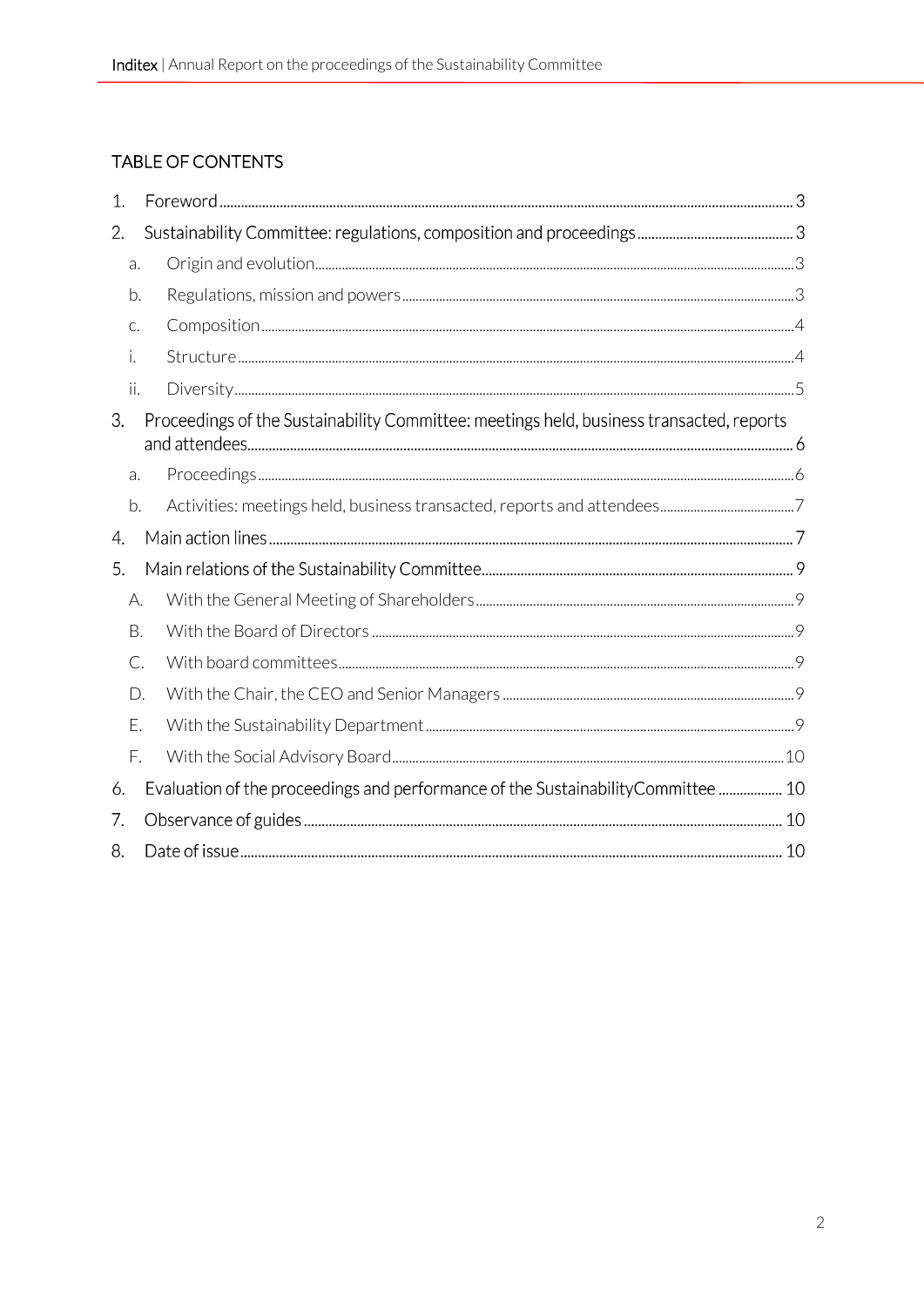# Foreword

This annual report on the proceedings of the Sustainability Committee of Industria de Diseño Textil, S.A. (INDITEX, S.A.) ("Inditex" or the "Company") has been drawn up by such committee pursuant to section 20.2 of its terms of reference. It describes in detail the main proceedings carried out by the Sustainability Committee in FY2021 from 1 February 2021 through 31 January 2022.

# 2. Sustainability Committee: regulations, composition and proceedings

# <span id="page-2-0"></span>a. Origin and evolution

In line with the Group's corporate strategy and its commitment to sustainability, the board of directors resolved in the meeting held on 11 June 2019 to set up the Sustainability Committee. The formation of the Sustainability Committee was completed in 2019 with the appointment of its members, further to a resolution passed by the board of directors on 10 December 2019.

# <span id="page-2-1"></span>b. Regulations, mission and powers

#### Regulations

The regulation of the Sustainability Committee is provided in article 30*bis* of the Articles of Association, section 17*bis* of the Board of Directors' Regulations and more specifically, in its terms of reference.

The full text of the internal regulations above referred, is available on the corporate website [\(www.inditex.com\)](http://www.inditex.com/) in the "*Compliance*" section, "*Corporate Governance*" tab.

# Mission and powers

Pursuant to article 30.3 of the Articles of Association, section 17*bis* of the Board of Directors' Regulations and sections 5 to 8 of the Sustainability Committee's Regulations, the Sustainability Committee shall have the following powers:

- To deliver a more intensive and committed management of sustainability and social or environmental issues.
- Powers relating to sustainability: (i) to oversee that environmental and social practices of the Company are aligned with the strategy and the policy set; (ii) to oversee monitoring of the entire supply chain and compliance by its members with Inditex's Code of Conduct for Manufacturers and Suppliers; (iii) to establish that the products that the Company sells comply with the product health and safety standards; (iv) to establish compliance with the most exacting environmental standards, encouraging biodiversity conservation and the sustainable management of natural resources in respect of use of raw materials, production processes, product and store; and (v) to establish compliance with Inditex's Policy on Human Rights across the entire value chain.
- Powers relating to the relations with the different stakeholders: (i) To oversee and evaluate in coordination with the Audit and Compliance Committee, with regard to issues that fall under its purview – the strategy on communication and relations with shareholders – including small and medium shareholders – investors, proxy advisors and other stakeholders, and the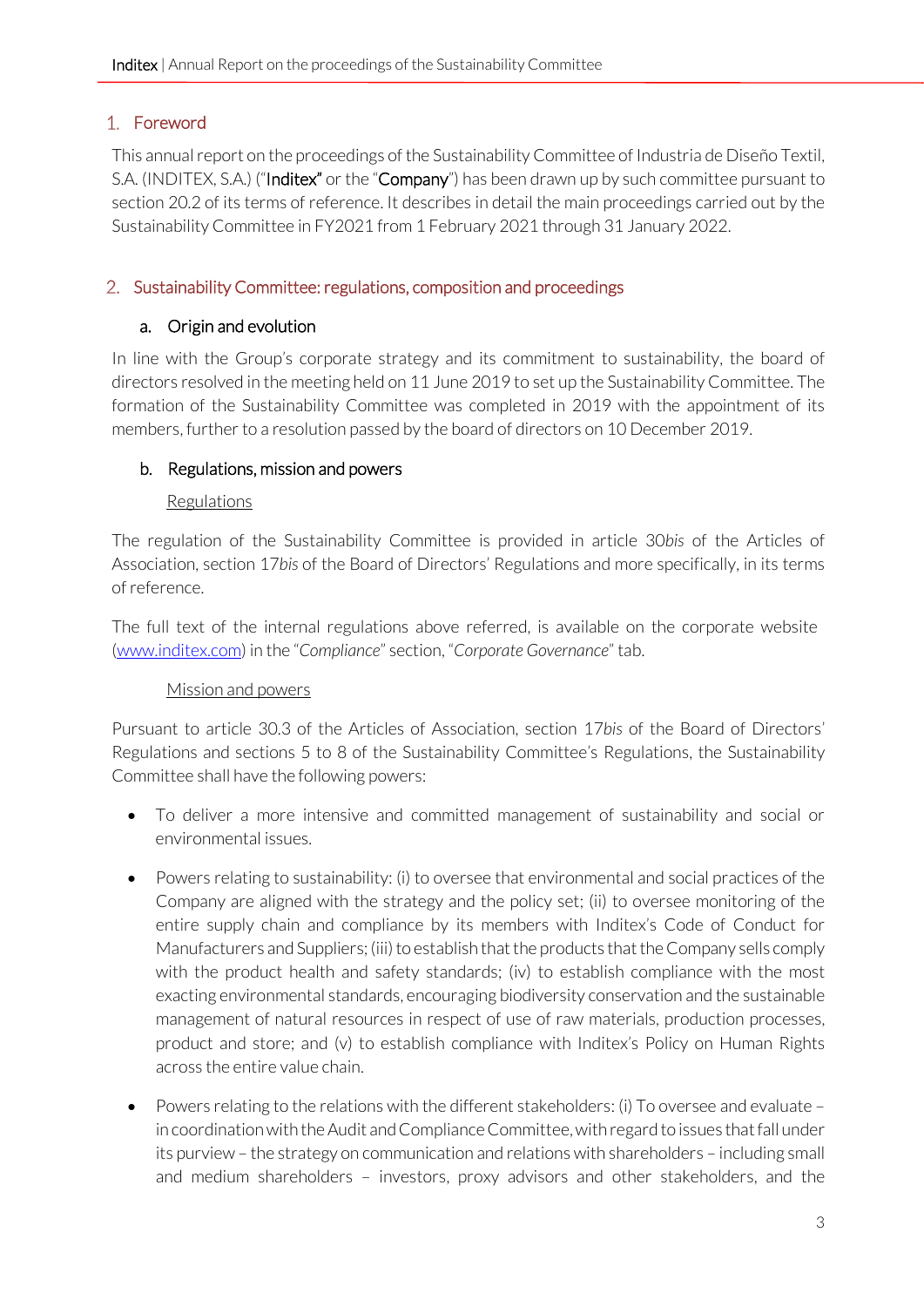enforcement of the Policy on Disclosure of Economic-Financial, non-Financial and Corporate information; and (ii) to oversee –in coordination with the Audit and Compliance Committeethe process for preparing and releasing the regulated and non-regulated non-financial information, as well as the integrity and clarity thereof, with regard to the issues that fall under its purview.

• Other powers entrusted to the Sustainability Committee: (i) to report on the appointment and removal of the members of the Social Advisory Board of the Company, before the report issued by the Nomination Committee, assessing the suitability, competences, knowledge, experience and other occupations of the prospective candidates; (ii) to assess the draft bills and the amendments of national as well as foreign or international regulations on sustainable development, corporate social responsibility and related issues, and their potential impact on the Group's activity; and (iii) to issue reports on the internal regulations of the Company on matters that fall within its purview.

# <span id="page-3-0"></span>c. Composition

# <span id="page-3-1"></span>i. Structure

Pursuant to the provisions of section 17*bis* of the Board of Directors' Regulations and section 9.1 of the Sustainability Committee's Regulations, the Sustainability Committee shall be made up of a minimum of 3 and a maximum of 7 non-executive directors appointed by the Board of Directors, a majority of whom shall be independent directors.

Members of the Sustainability Committee shall be in office for a 4-year term, being eligible for reelection upon expiry of such term. The committee shall be chaired by an independent director.

With regard to the composition of the Sustainability Committee the re-election of Mr José Arnau Sierra to the board of directors as non-executive proprietary director, was approved at the Annual General Meeting on 13 July 2021.

As provided in section 23.2 of the Board of Directors' Regulations, his re-election entailed his continuing sitting on the Sustainability Committee.

| Name                           | Position           | Directorship type            | Date of first<br>appointment |
|--------------------------------|--------------------|------------------------------|------------------------------|
| Bns. Denise Patricia Kingsmill | Ordinary<br>member | Non-executive<br>independent | 10-12-2019                   |
| Ms Anne Lange                  | Ordinary<br>member | Non-executive<br>independent | 10-12-2019                   |
| Ms Pilar López Álvarez         | Ordinary<br>member | Non-executive<br>independent | 10-12-2019                   |
| Mr José Arnau Sierra           | Ordinary<br>member | Non-executive<br>proprietary | 10-12-2019                   |

Consequently, the composition of the Sustainability Committee as at 31 January 2022 is as follows: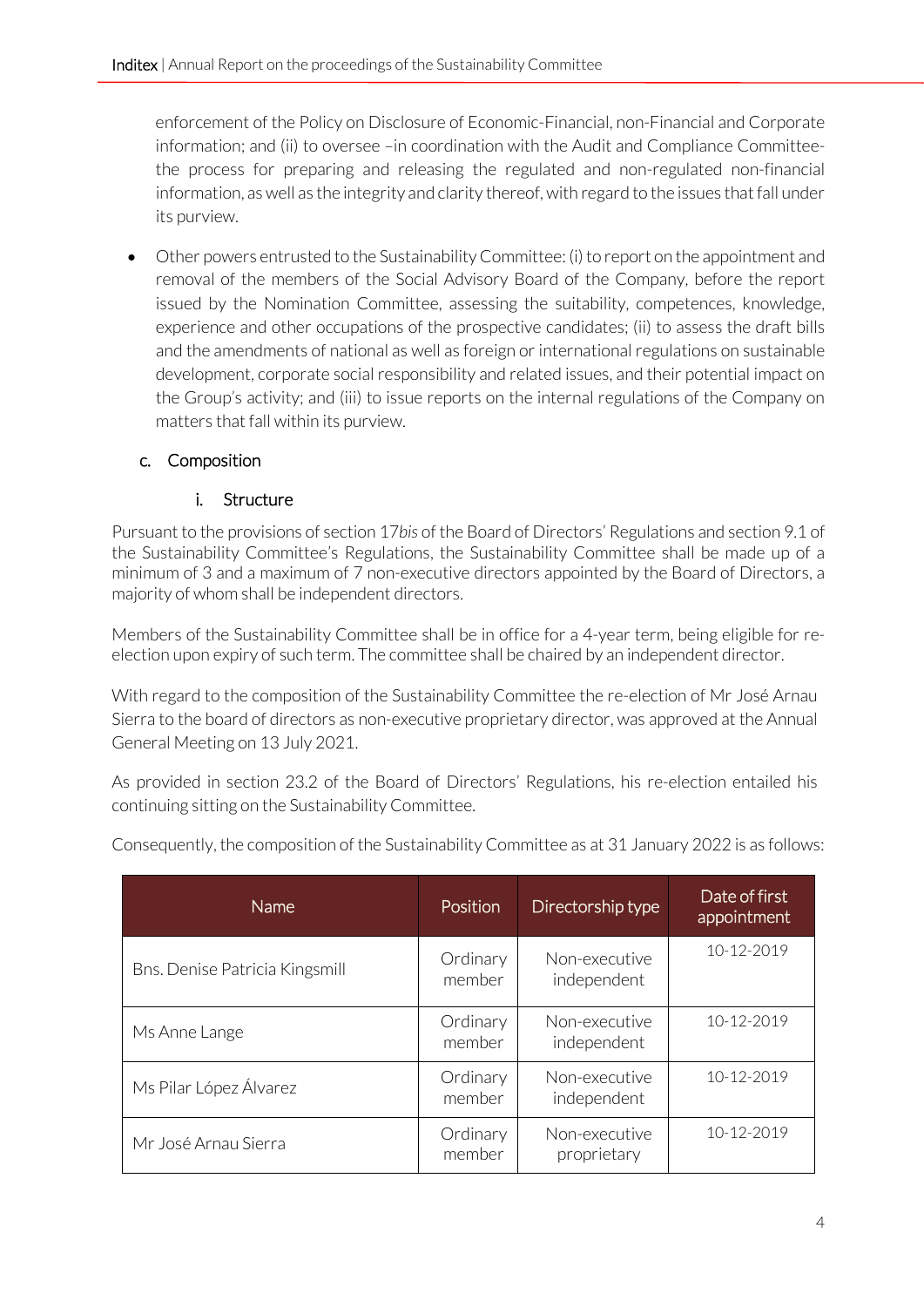| member |  | Mr José Luis Durán Schulz | Ordinary | Non-executive<br>independent | $10 - 12 - 2019$ |
|--------|--|---------------------------|----------|------------------------------|------------------|
|--------|--|---------------------------|----------|------------------------------|------------------|

As for the Secretary of the Committee, the board of directors acknowledged in the meeting held on 9 March 2021 the resignation tendered by Mr Antonio Abril Abadín, who stepped down as General Counsel and Secretary of the board and its committees, and approved, following a favourable report of the Nomination Committee, the appointment of Mr Óscar García Maceiras as new General Counsel and Secretary of the board and its committees.

At a later stage, the board of directors resolved in the meeting held on 29 November 2021, to appoint Mr Javier Monteoliva Díaz as General Counsel and Secretary of the board and its committees, replacing Mr García, whose resignation to the position was also acknowledged in such meeting.

# <span id="page-4-0"></span>ii. Diversity

In accordance with its own terms of reference, the Sustainability Committee shall be composed of a majority of independent directors. Its members, in particular its Chair, shall be appointed considering the appropriate knowledge, qualifications and experience based upon the duties they must discharge, namely in the field of sustainability, social action initiatives, sustainable management of resources and design of communication policies with stakeholders.

In terms of gender diversity and directorship type, the composition of the Sustainability Committee as at 31 January 2022 is:



Below is an overview of the experience, background and merits of members of the Sustainability Committee:

Bns. Denise Patricia Kingsmill has legal training, namely in the field of labour law and competition, having advised also in relation to remuneration and compensation schemes. Additionally, she has chaired and served on a number of remuneration committees in different global companies. She has broad experience managing and serving as an executive director of various boards of a number of international companies of different sectors, and also has background and experience in fashion and design. Her public work is noteworthy, in particular in the field of social action and equality. She is currently a member of the Advisory Board for the Global Sustainability Forum and UK representative on the NATO Parliamentary Assembly.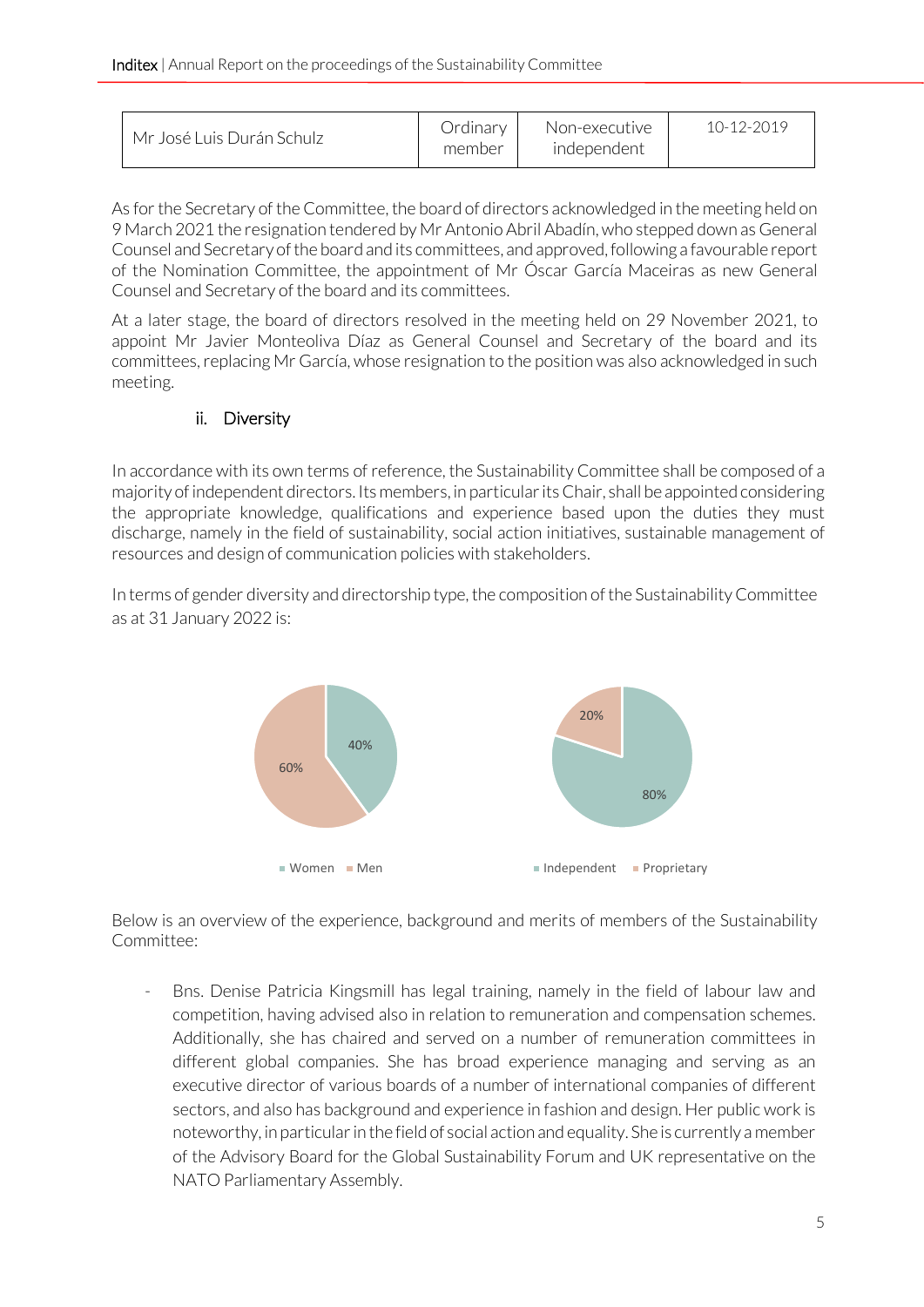- Ms Lange, a graduate of *Institut d'Études Politiques* and of *École Nationale d'Administration* (ENA), is an entrepreneur with a long career and extensive and proven experience in business management and strategy of companies in the sector of technological innovation and digital transformation. She has broad experience holding C-level positions and serving on boards of international entities of different sectors. Her experience in the public sector is also noteworthy.
- Ms López has extensive experience in management of companies in the financial sector, in particular new technologies and IT services companies in different geographical markets, where she has held positions relating to enterprise risk management, financial oversight and corporate strategy.
- Mr Durán has a profound knowledge of the retail sector, both in fast-moving consumer goods and in niche brands. He has spent his career mainly in the field of financial management and executive decision-making. Mr Durán has a large background in audit, construction and application of accounting regulations and risk management.
- Mr Arnau is a State Tax Inspector currently on leave, and his area of expertise includes tax and financial advice, both in the public and the private sector. Furthermore, he has had a long career at the Inditex Group, where he headed the Tax Department, having also held different positions in the companies of Pontegadea Group, of which he has been the chief executive since 2001.

The CV of all the members of the Sustainability Committee, with full information about their profile, experience and knowledge, is available on the corporate website [\(www.inditex.com\)](http://www.inditex.com/).

# 3. Proceedings of the Sustainability Committee: meetings held, business transacted, reports and attendees

# <span id="page-5-0"></span>a. Proceedings

The Committee shall meet at least 3 times a year, and each time that its Chair calls it. The Chair of the Sustainability Committee shall call it whenever the Board of Directors or its Chairman would request the issue of a report or the submission of motions within the scope of its powers, and at any rate whenever it is appropriate for the successful performance of its functions.

Ordinary meetings shall be called by letter, fax, telegram or e-mail and the meeting notice shall be signed by the Chair or the Secretary. A quorum for committee meetings shall be declared when at least half plus one of its members, present or represented are in attendance. The committee may also pass resolutions in writing, without holding a meeting, pursuant to statutory provisions.

Likewise, the Chair may arrange working meetings to prepare committee meetings on specific topics apart from the formal meetings of the committee.

Committee meetings may be held via videoconference or conference call, or any other equivalent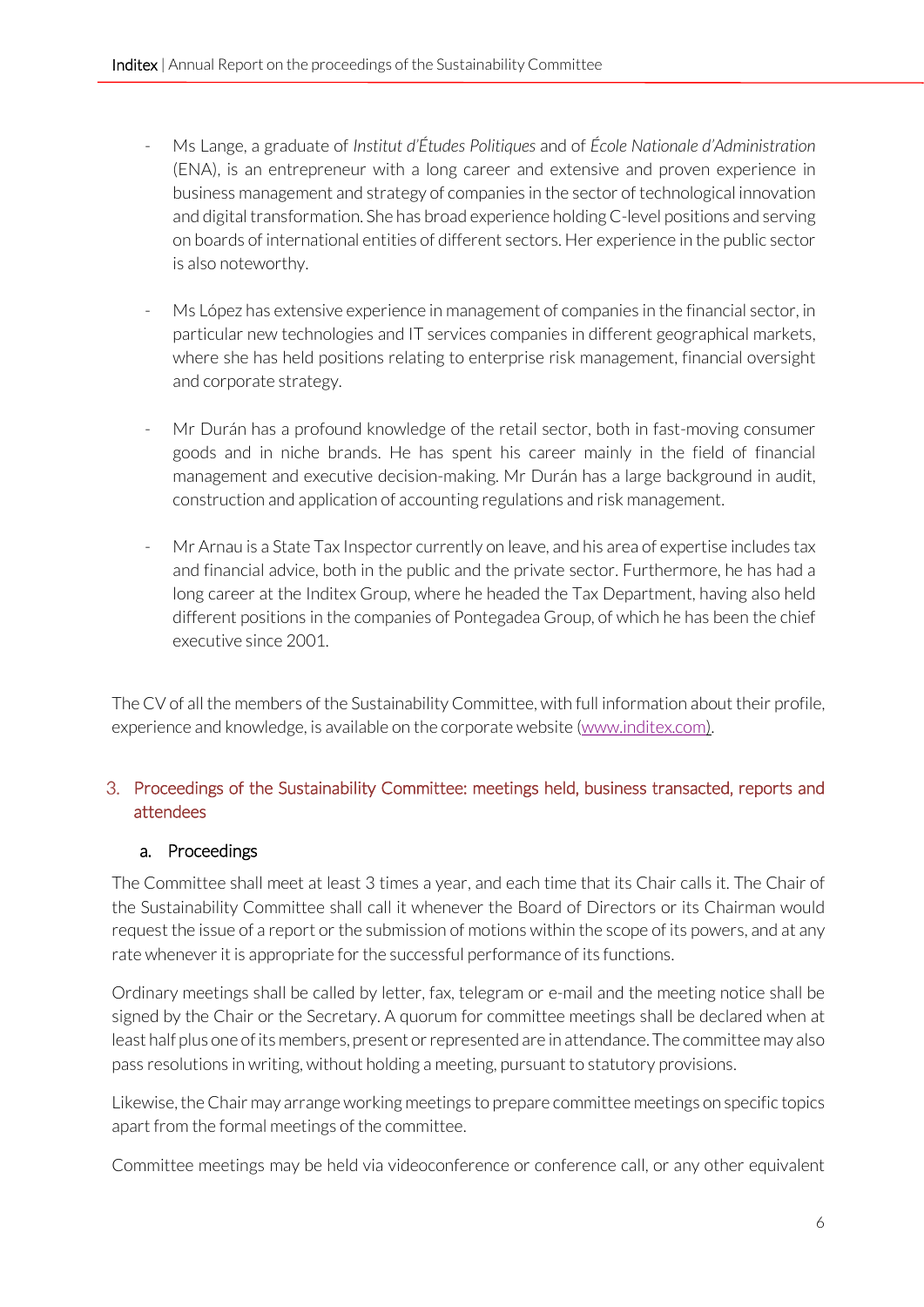system allowing to recognize and identify attendees, for them to communicate, speak and cast vote, all of it in real time.

For the purposes of making the appropriate arrangements that ensure the achievement of the objectives effectively sought, the committee shall prepare an annual working plan, which shall include, at least, the specific objectives for the financial year and an annual schedule of ordinary meetings. The committee may rely on external advisors to duly perform the duties it has been entrusted with.

The Committee may call executive and/or non-executive directors, members of Management and any employee of the Company, who shall be bound to attend its meetings and provide it with assistance and access to the information available to them when the Committee so requests.

The deliberations and the resolutions passed by the Committee are recorded in the relevant minutes of the meeting taken by the Secretary thereof.

# <span id="page-6-0"></span>b. Activities: meetings held, business transacted, reports and attendees

The Sustainability Committee held 4 meetings in 2021.

Directors' attendance rate, whether in person, or by proxy, at the meetings held in 2021 stands at 100%.

The average duration of each meeting has been of approximately 2 hours, and its members allocated enough time for consideration and review of agenda items.

Attached hereto as Appendix I is the schedule of meetings held and business transacted by the Sustainability Committee from 1 February 2021 through 31 January 2022.

# 4. Main action lines

The most relevant proceedings of the Sustainability Committee in 2021 have revolved around the following areas:

#### A. With regard to overseeing the process to prepare and release regulated and non-regulated non-financial information

As part of its oversight duties regarding the process to prepare and release regulated non-financial information, the Sustainability Committee gave, in the meeting held on 8 March, a favourable report to the Statement on Non-Financial Information (SNFI) as regards the issues that fall under its purview. The SNFI was approved by the board of directors in the meeting held on 9 March 2021.

Likewise, in the meeting held on 7 June 2021, it gave a favourable report to the 2020 Annual Report as regards the issues that fall under its purview. Such Annual Report was approved by the board of directors on 8 June 2021.

Last, the committee acknowledged in the meeting held on 13 September 2021 the presentation given by the Sustainability Committee on the main actions, progress and estimated action plan with regard to the internal reporting system.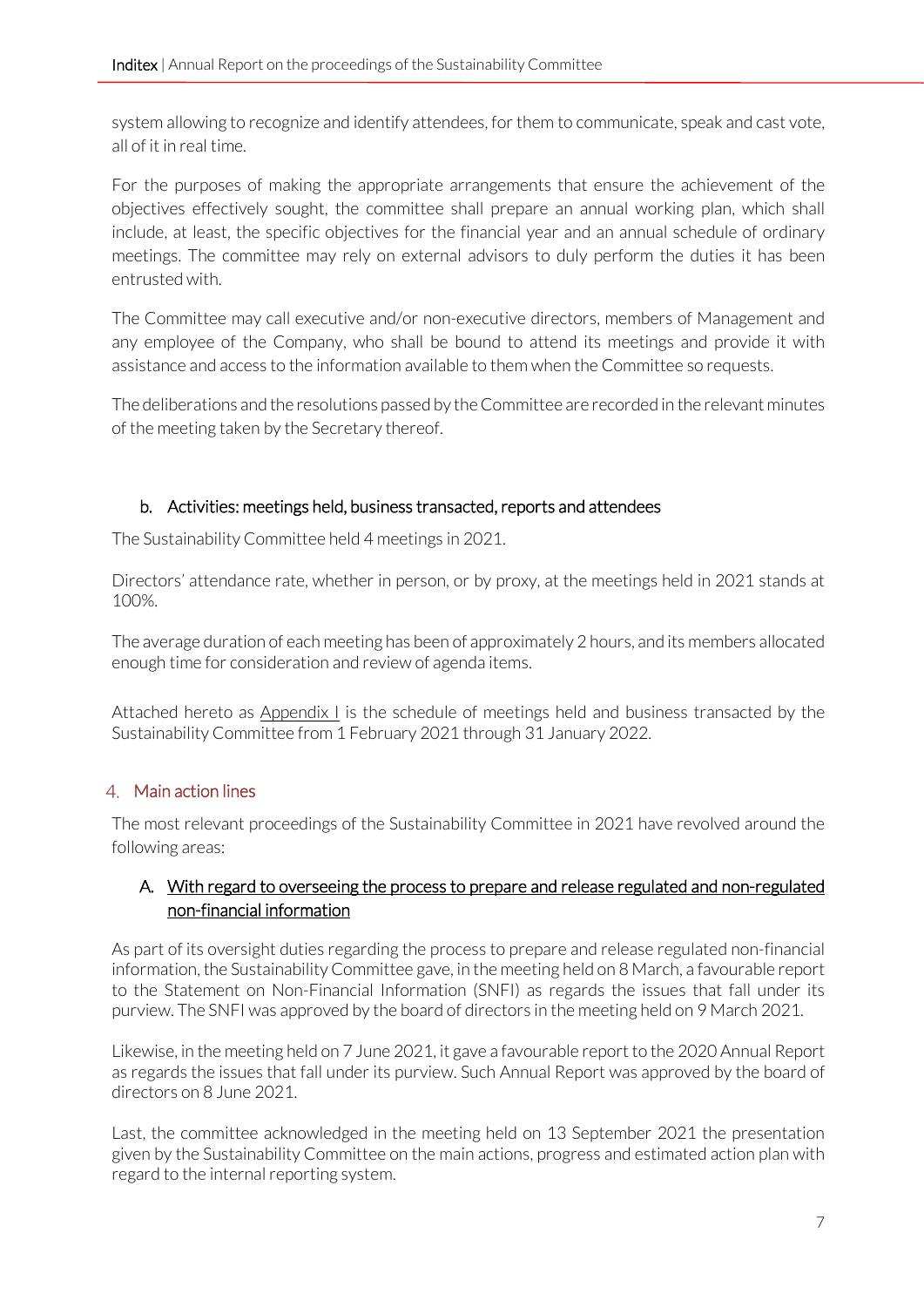### B. With regard to following-up on the social and environmental sustainability strategy and practices

In the meeting held on 8 March 2021, the committee acknowledged the update of the 2025 Sustainability Plan and resolved on 7 June 2021 to acknowledge the presentation given by the Sustainability Department on its strategic lines.

Meanwhile, in the meeting dated 8 March 2021, the Sustainability Committee: (i) acknowledged the 2020 Annual Report on Sustainability Activities, and the 2021 Annual Work Plan; and (ii) approved the 2021 budget.

Last, in the meeting held on 13 September 2021, the committee acknowledged the presentation on the update on the sustainability targets announced at the Annual General Meeting held on 13 July 2021.

# C. With regard to Human Rights

In the meeting held on 7 June 2021, the committee resolved to give a favourable report to the Statement on the action taken to prevent any manner of slavery and human trafficking within the organization and its supply chain for 2020, and submit it to the board of directors, pursuant to the provisions of section 54 of the UK Modern Slavery Act, the California Transparency in Supply Chain Act and section 14 of the Australian Modern Slavery Act.

#### D. With regard to monitoring of applicable regulations

In the meeting held on 8 March 2021, the committee acknowledged the presentation given by the Sustainability Department on regulatory environment in the field of Sustainability.

Likewise, the Sustainability Committee acknowledged in the meeting held on 13 September 2021 the update of the Sustainability Department on EU regulatory initiatives on sustainability in the textile industry.

# E. With regard to the monitoring of the supply chain

In the meeting held on 13 December 2021, the Sustainability Committee acknowledged the presentation given by the Sustainability Department on the supply chain of the Group.

# F. Other powers entrusted to the Sustainability Committee:

In the meeting held on 7 June 2021, the committee gave a favourable report to the proposal on the amendment of its own terms of reference, which it submitted to the board of directors, to relax the existing system to hold meetings, expressly including the possibility of virtual-only meetings.

In that same meeting, it acknowledged the presentation given by the Sustainability Department on the self-consumption project with a wind-powered renewable energy system set up in A Coruña port.

# G. Schedule of dates and business to be transacted

The Sustainability Committee approved in the meeting held on 13 December 2021 the schedule of dates and agenda of business to be transacted by the Committee in 2022.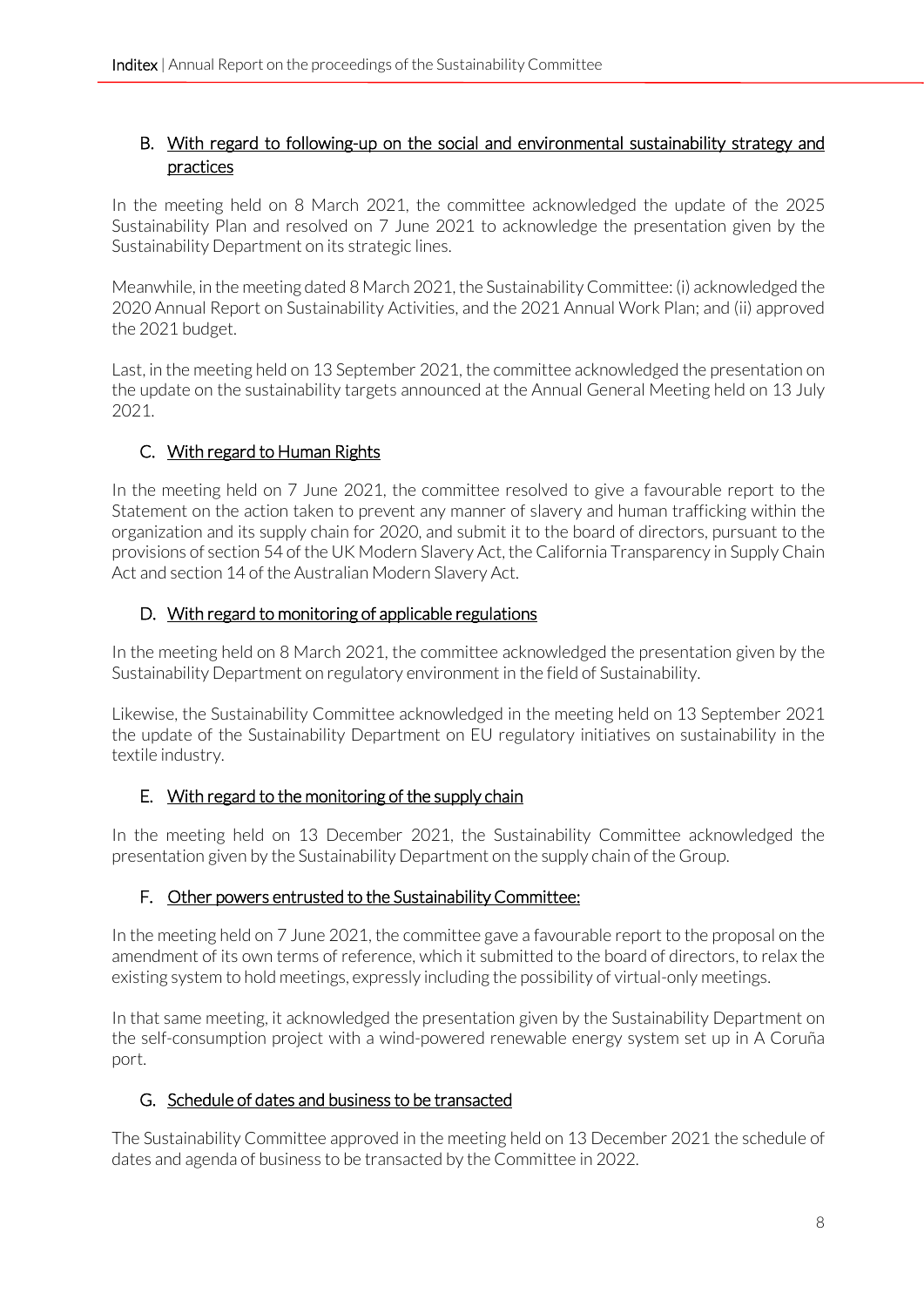# H. Report on its proceedings

The report on the Sustainability Committee was issued on 7 June 2021 and was published in the 2020 Annual Report. It is available on the corporate website.

# <span id="page-8-0"></span>Main relations of the Sustainability Committee

# A. With the General Meeting of Shareholders

The Committee will report to the General Meeting of Shareholders on the questions raised by the shareholders regarding matters that fall within its purview.

<span id="page-8-1"></span>In addition, this Report is made available to shareholders at the time the Annual General Meeting is called.

# B. With the Board of Directors

At the beginning of each meeting of the Board of Directors, the Chair of the Sustainability Committee reports on the main business transacted and the resolutions passed in the last meeting of the Committee.

# C. With board committees

<span id="page-8-2"></span>Most of the directors sitting on the Sustainability Committee also sit on several other committees.

Likewise, pursuant to the Group's internal regulations, the Sustainability works together with the Audit and Compliance Committee, mainly in the oversight of the process to prepare non-financial information and in the process of relations with the different stakeholders. It also works jointly with the Remuneration Committee regarding the assessment of the achievement of target levels relating to the variable remuneration.

# D. With the Chair, the CEO and Senior Managers

<span id="page-8-3"></span>For the purposes of allowing the Sustainability Committee to be directly apprised of the major business concerns, the Committee encourages the presence in its meetings of the Chair of the board, the CEO and the officers and heads of the business areas of the Company, so that they would explain their view on certain issues directly linked with its area of responsibility.

# E. With the Sustainability Department

<span id="page-8-4"></span>The Sustainability Committee has ongoing dialogue and is in regular contact with the Sustainability Department.

In this regard, the Sustainability Committee will receive from the Sustainability Department at least once a year and whenever the Committee may deem it fit for the appropriate exercise of its duties, information on the sustainability policy and specifically on:

(i) the projects directly or indirectly carried out by the Company in order to ensure the enforcement and defence of human and labour rights across the entire production line;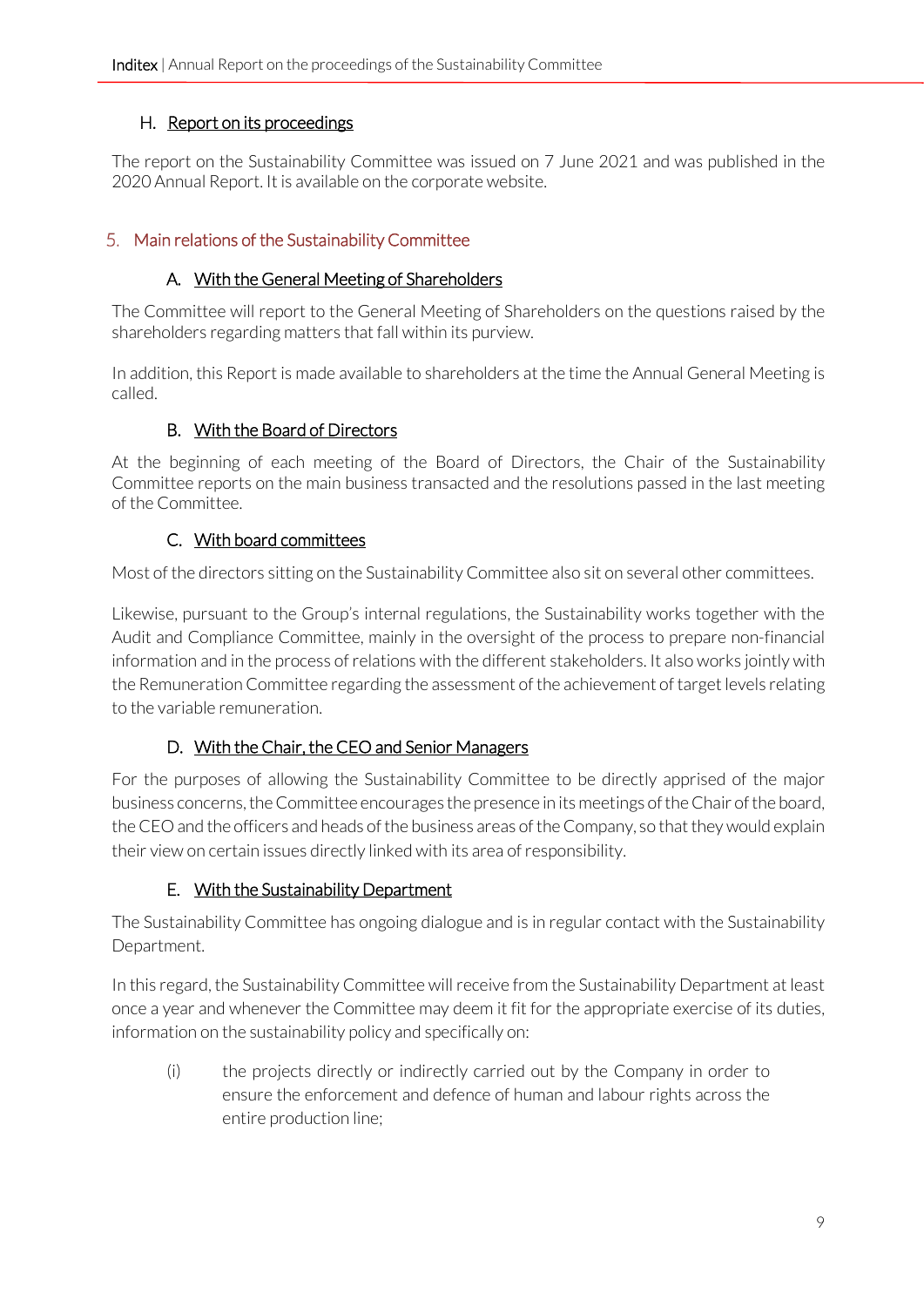- (ii) achievement of the goals of the Strategic Sustainability Plan from time to time in force regarding social, environmental and health and safety of the product issues; and
- (iii) the progress in the level of compliance with public and internal commitments undertaken by the company in the field of Sustainability.

# F. With the Social Advisory Board

<span id="page-9-0"></span>The Social Advisory Board is a permanent consulting and advisory body, without executive duties, with information, advisory and proposal-making powers in the area of social and environmental sustainability. It advices and supports the Committee regarding social and environmental sustainability matters of the company and its Group.

Likewise, the Social Advisory Board will regularly report to the Committee on it proceedings and on the main business transacted for the purposes of informing about its role and findings regarding the statement on non-financial information.

In any case, the Sustainability Committee and/or its Chair may request from the Social Advisory Board that it issues reports and/or that it engages in specific proceedings within its remit, whenever this is convenient for the better discharge of the duties of the Committee.

#### Evaluation of the proceedings and performance of the Sustainability**Committee**

Pursuant to the provisions of section 529*nonies* LSC and Recommendation 36 GGC, the evaluation of the annual performance and effectiveness of the Sustainability Committee and its members was carried out in 2020. The findings of such evaluation have been very positive in respect of all areas evaluated (size, structure, functions, effectiveness, proceedings, planning and organization).

# 7. Observance of guides

The Sustainability Committee, performs its duties duly observing GGC Recommendations, the overarching principles and guidelines set forth in Technical Guide 3/2017 and the standards and existing best practices in the field of corporate governance.

As the existence of the Sustainability Committee is not mandated, the provisions of CNMV's Technical Guide 3/2017 have been considered upon preparing this Annual Report on its Proceedings.

Based upon the information herein reported, the composition and structure of the Sustainability Committee, its organization and proceedings as well as the duties and powers it is entrusted with, are found to meet the internal regulations of the company and GGC recommendations and are aligned with existing best practices in the field of corporate governance.

# 8. Date of issue

This report has been issued by the Sustainability Committee on 6 June 2022.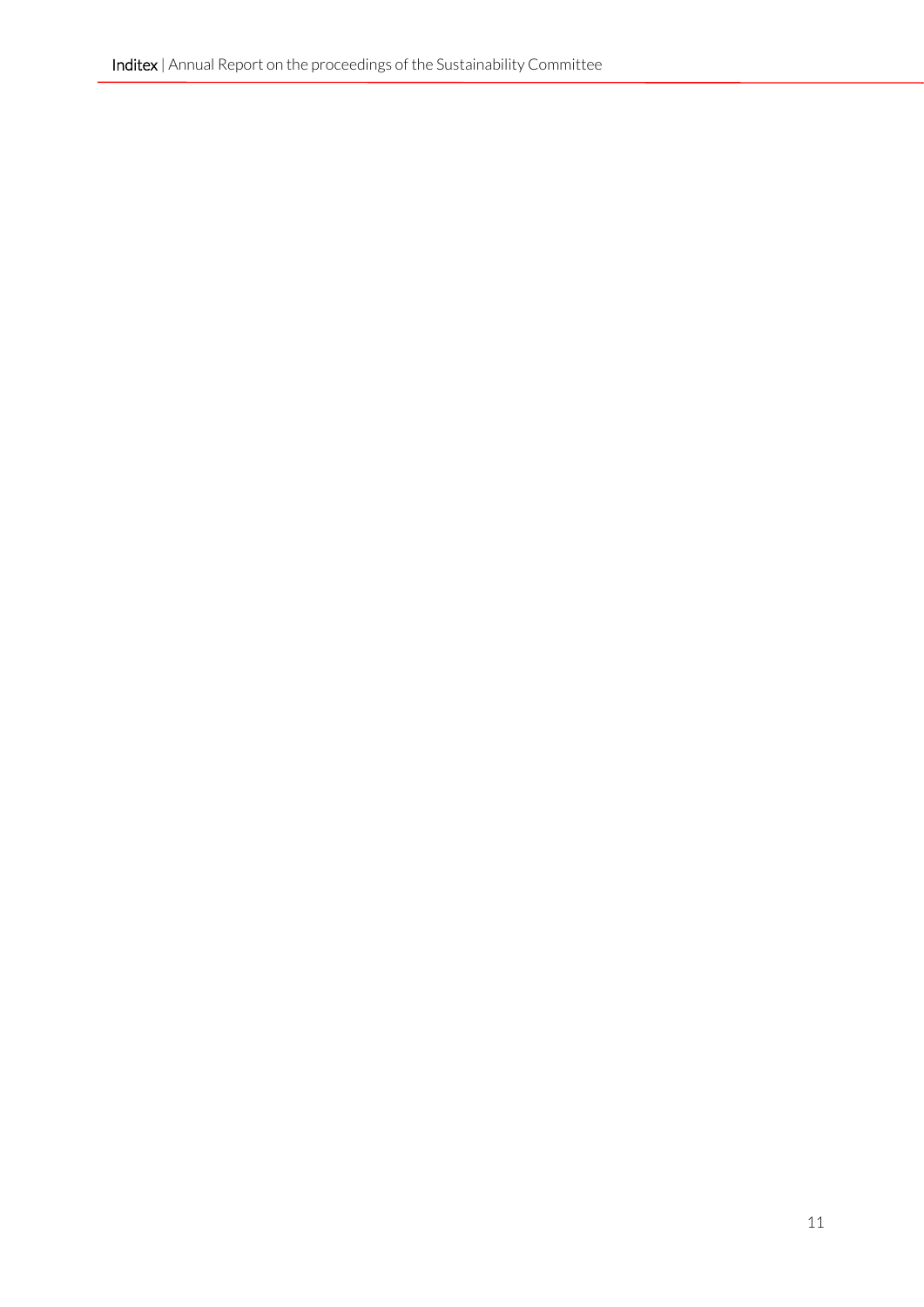| <b>MEETING DATE</b> | <b>MAIN BUSINESS TRANSACTED</b>                                                                                                                                                                                                                                                                                                                                                                                                                                                  | <b>INDITEX ATTENDEES1</b>                                                                                                                                                                                                                          |
|---------------------|----------------------------------------------------------------------------------------------------------------------------------------------------------------------------------------------------------------------------------------------------------------------------------------------------------------------------------------------------------------------------------------------------------------------------------------------------------------------------------|----------------------------------------------------------------------------------------------------------------------------------------------------------------------------------------------------------------------------------------------------|
| 8 March 2021        | - Review of the Statement on non-financial information (SNFI).<br>- Sustainability Department:<br>2020 Annual Report on Sustainability Activities.<br>2021 Annual Work Plan.<br>Approval of the 2021 budget.<br>- Update of the 2025 Sustainability Plan.<br>- Presentation of the regulatory environment in the field of<br>Sustainability.                                                                                                                                     | - Then CEO.<br>$-CSO.$<br>Head of the Environmental Sustainability<br>area.<br>Head of the Social Sustainability area.<br>Head of Product Health & Safety area.<br>- Head of Circularity.<br>- Then General Counsel and Secretary of the<br>Board. |
| 7 June 2021         | - Main action lines of the Strategic Sustainability Plan.<br>- Renewable ITX Initiative.<br>- 2020 Annual Report. Sustainability sections.<br>- Observance of local requirements on Compliance: "UK Modern<br>Slavery Act", "California's Transparency in Supply Chain Act" and "NSW<br>Modern Slavery".<br>- Internal regulations: report on the motion to amend the<br>Sustainability Committee's Regulations.<br>- Report on the proceedings of the Sustainability Committee. | Then CEO.<br>$-$ CSO.<br>- Head of the Environmental Sustainability<br>area.<br>Head of the Social Sustainability area.<br>Head of the Reporting area.<br>Then General Counsel and Secretary of the<br>Board.                                      |
| 13 September 2021   | - Updating the AGM on Sustainability targets.<br>- Reporting in the field of Sustainability.                                                                                                                                                                                                                                                                                                                                                                                     | - Then CEO.<br>$-CSO.$                                                                                                                                                                                                                             |

<sup>&</sup>lt;sup>1</sup> Occasional attendee/s especially invited by the Committee for the consideration of agenda items were never present at the meeting whenever the business corresponding to the items on the agenda were subject to deliberation and put to vote.